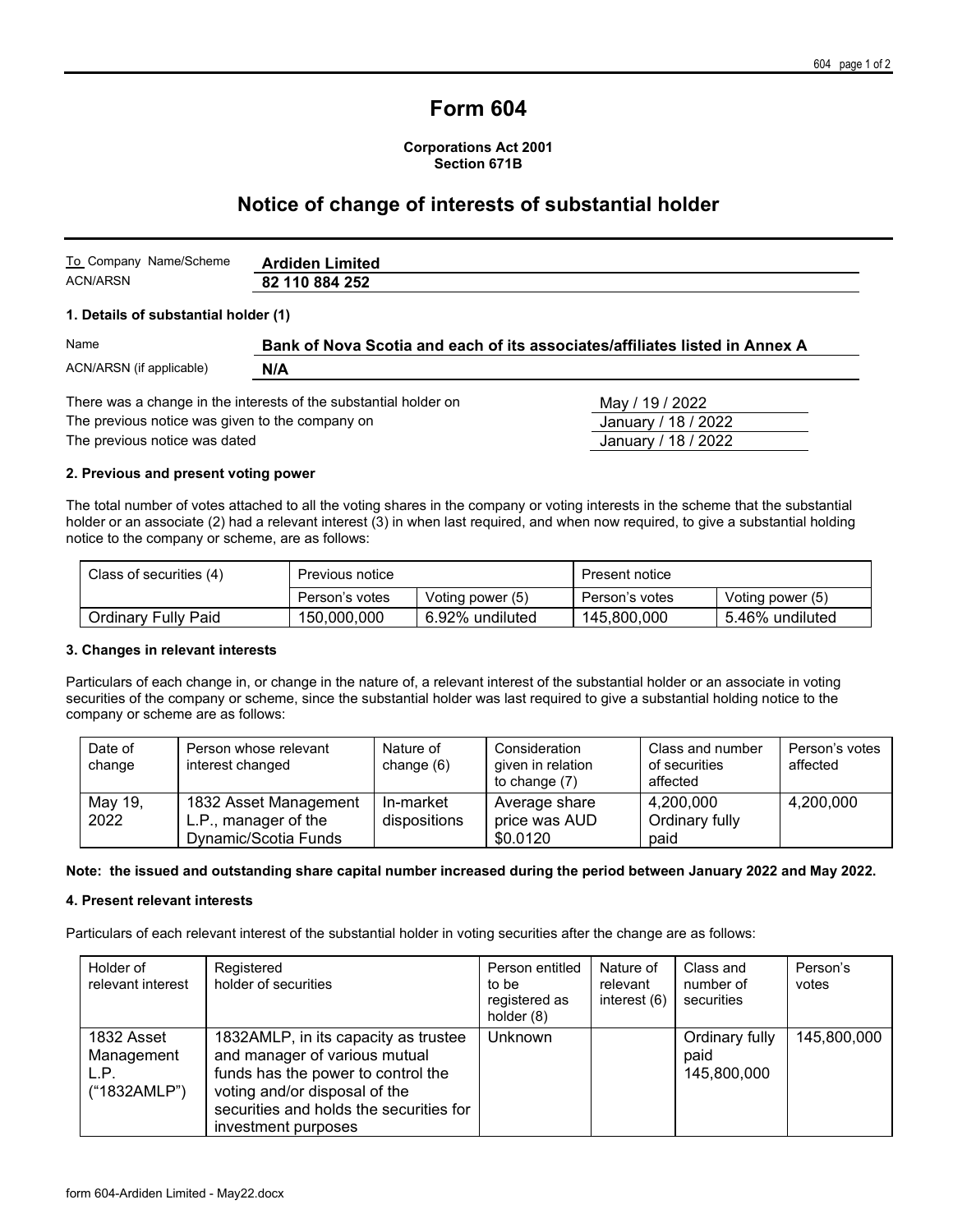#### **5. Changes in association**

The persons who have become associates (2) of, ceased to be associates of, or have changed the nature of their association (9) with, the substantial holder in relation to voting interests in the company or scheme are as follows:

| Name and ACN/ARSN (if applicable) | Nature of association                            |
|-----------------------------------|--------------------------------------------------|
| 1832 Asset Management L.P.        | Body corporate controlled by Bank of Nova Scotia |

#### **6. Addresses**

The addresses of persons named in this form are as follows:

| Name                       | Address                                                      |  |  |
|----------------------------|--------------------------------------------------------------|--|--|
| Bank of Nova Scotia        | 40 King Street West, Toronto, Ontario, Canada M5H 3Y2        |  |  |
| 1832 Asset Management L.P. | 29th Floor, 1 Adelaide Street East, Toronto, Ontario M5C 2V9 |  |  |

## **Signature**

| print name David Reeder | Capacity: Director & Head, Compliance & Investment<br>Counsel of 1832 Asset Management L.P. (a fully-owned<br>affiliate of the Bank of Nova Scotia) |
|-------------------------|-----------------------------------------------------------------------------------------------------------------------------------------------------|
|                         |                                                                                                                                                     |

|  | sign here <i>"David Reeder"</i> |  |  | Date 24 / May / 2022 |
|--|---------------------------------|--|--|----------------------|
|--|---------------------------------|--|--|----------------------|